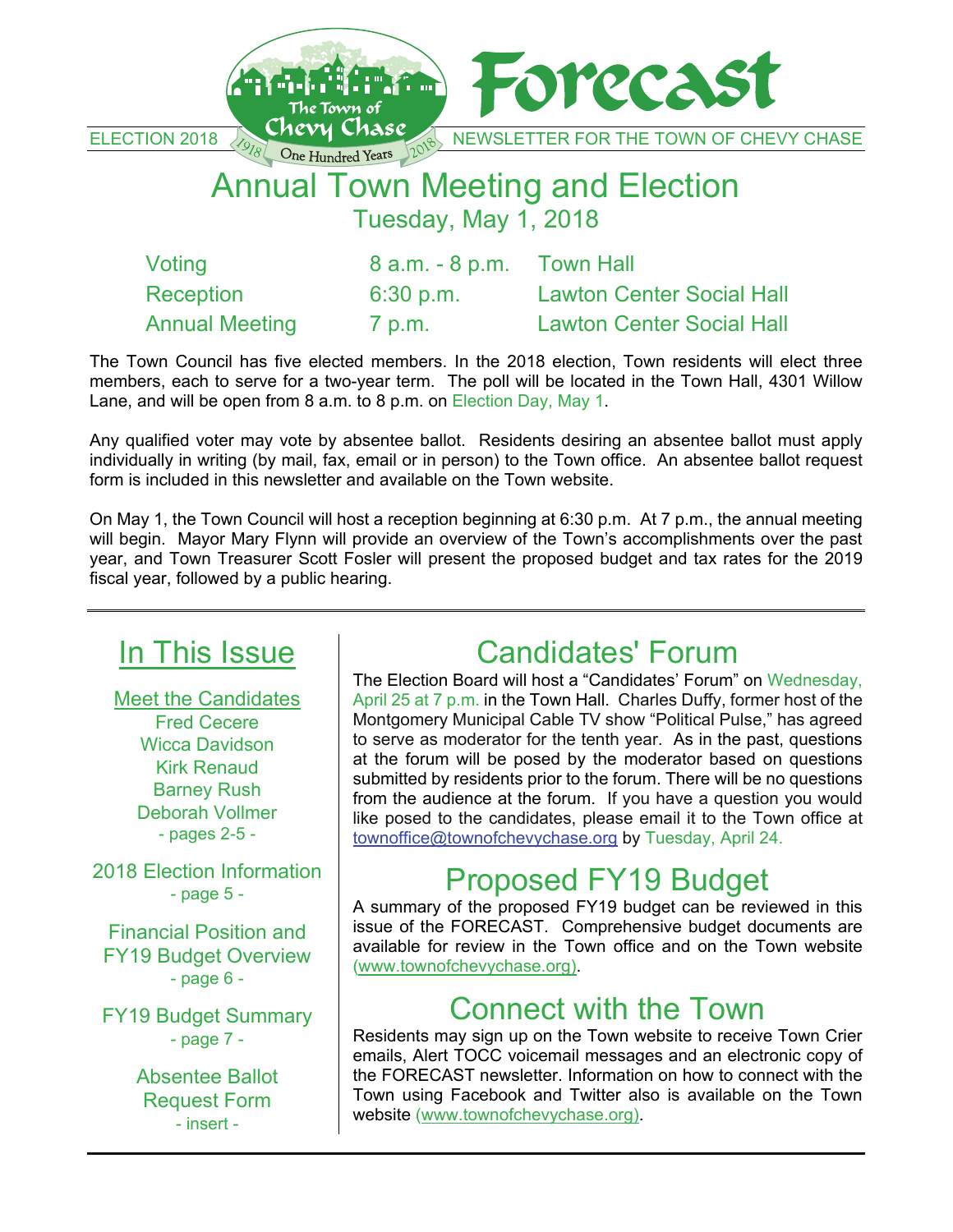# MEET THE CANDIDATES

### Fred Cecere, 4503 Leland Street

I am Fred Cecere and I would like to once again serve on our Town Council.

Three years ago as your Treasurer, I worked closely with our Town Manager to continue delivery of services expected by our citizens but within a dramatically reduced budget necessitated by two overlapping events: the United States Supreme Court 's decision in the Wynne case, which had the effect of reducing revenue to the Town; and our discovery, following an audit that I demanded, that the State had distributed to our Town, over the previous five years, revenue of about \$5.6 million to which we were not entitled. Through changes to staffing and regulatory reform, we were able to craft a budget that continued services at previous levels while absorbing an almost \$1 million reduction in annual revenue.

I championed the expansion of administrative variances and relaxing of land-use ordinances, promoting neighborliness and cooperation rather than contention and divisiveness. I successfully fought for eliminating the Town's Tree Board as unnecessary. My philosophy was as follows: First, homeowners should be able to exercise reasonable control of their property, as long as their actions do not compromise public safety or unfairly impinge on neighbor's rights. Second, no one should be required to maintain a tree that poses a threat to lives or property. I pledge to continue to be guided by this set of values if elected.

These achievements by the Council required all councilmembers to act with common purpose. My philosophy was to stick to the issues, reduce disagreement, and promote compromise. I propose to bring these principles to the next Council through hard work, fiscal discipline, governmental transparency, critical analysis, and respect for fellow Councilmembers.

While a member of the Council, I learned a lot about the impact on our Town of both the Bethesda Sector Plan and the Purple Line. I am surprised and disappointed at the continued intransience of some county and state officials to respond to our needs – in particular, addressing traffic issues, the need for green space, and protection of our children who must walk to B-CC High School under unsafe conditions. I pledge to work vigorously with my colleagues to demand greater attention to Town priorities until elected officials and staff get it right!

I ask for your vote on May 1<sup>st</sup>.

### Wicca Davidson, 7600 Connecticut Avenue

When this Town Council election season began I realized no women were running for office. 3 men were candidates for 3 spots. I wondered what woman might run.

Then I thought of myself.

I am not a politician. There are many things I am not. Not a lawyer, not a PhD, not a financier.

But there are many things I am. I was a nurse for 20 years. I was a Court-Appointed Special Advocate for children. At the age of 35 I graduated from UNC-CH. I've worked 23 years as a realtor.

When we moved to Town, into a house on Connecticut Ave, it was difficult to meet neighbors. Connecticut Avenue is not exactly the heart of Town. I was in a new marriage, working full time, raising a child.

Community matters to me. I had none, so I built it by volunteering.

I volunteered one day a week every year, at every school my daughter attended from CCES through B-CC graduation. During the same years, I volunteered for The National Alliance for the Mentally Ill.

When the Community Relations Committee needed a Chair, I volunteered, because this Committee's mission is building community and communication. Last year the Committee took one of my ideas and ran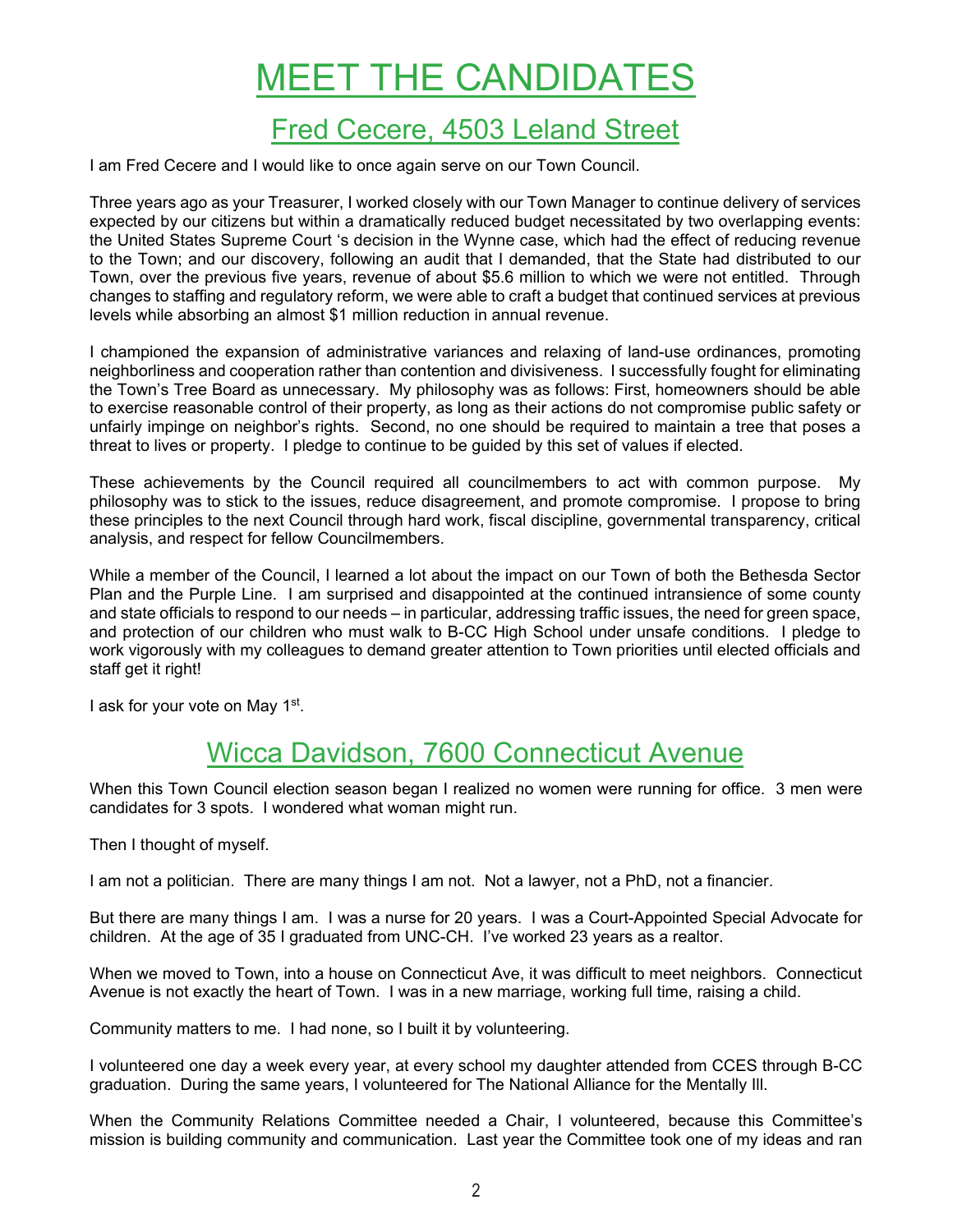with it, and we delivered Welcome Bags to 100+ homes. As Chair, I have a strong reputation of organizing, leading, and following-through on commitments.

When Town Neighbors listserv needed a co-Moderator, I volunteered. I recently began the Facebook group 'Town of Chevy Chase Residents'. Moderating these forums grew my sense of belonging.

Until this year when the Council moved their meeting date around the calendar, I attended most Town Council meetings since 2015. The book club I belong to changed our regular meeting night to accommodate my wish to attend Town Council meetings. Because I paid attention at meetings, the Purple Line, safety, the Bethesda Sector Plan are all issues I have knowledge of. I learn more daily.

I have run dozens of Town events, moderated hundreds of messages. This is my home. I intend to live here for years to come. I now have my community, but it took me years to build.

Which brings me back full circle. We can grow a more engaged community, and work on these issues together. I ask for your support, your assistance, and your vote. I'd love to hear from you. Email wicca@wiccadavidson.com or call 301-980-5596.

## Kirk Renaud, 3906 Woodbine Street

While the Town has weathered a few storms over the years, thanks to the hard work of many volunteers, we have come together successfully as a community again. We need to continue working together to keep our Town a wonderful place for all residents, from kids to seniors. I am running for Town Council because I care deeply about our neighborhood, and have the community knowledge, management experience, and leadership skills to help build on our positive momentum.

#### **Extensive Community Service**

My wife Sally and I moved to the Town 25 years ago and raised our sons Alex and Bryant here, from CCES through BCC High School. During that time, I have volunteered in many different ways, including:

- Serving as a Block Captain and Town Committee member.
- Coaching youth baseball and soccer teams for many years.
- Organizing educational programs on renewable energy, electric vehicles, LED lighting, etc.
- Creating a nonprofit to put solar energy systems on homes, schools, and the Lawton Center.
- Negotiating Town purchase discounts on electricity contracts, roofing, and HVAC services.
- Mentoring students as an internship sponsor, science fair judge, and business class tutor.

#### **Broad Management Experience**

My career has included work for large companies, government, and small businesses. I earned an MBA from Stanford University, and moved to DC to work as a management consultant for McKinsey and Co. Since then, I have held executive positions and Board directorships in several businesses and non-profits. Currently, I am the CEO of a health product company and Board Chair of an international sports product company. I have served on the BCC Education Foundation Board, and as an advisor to several environment advocacy boards. One of my favorite Board roles involves financing and mentoring social entrepreneurs working to reduce poverty in Africa and Central America.

#### **Effective Leadership**

I would approach Town issues as practical problems to be solved, rather than political positions to be debated. I am very comfortable with numbers and budgets, and used to making decisions based on objective cost-benefit analysis. But I am equally committed to listening carefully to residents, looking for creative solutions, and achieving balanced and fair results.

#### **Town Priorities & New Ideas**

We will need to remain vigilant to address the adverse impacts of Bethesda development and Purple Line construction, maintain strong finances, care for our environment, and foster a civil and respectful culture for all Town activities.

Please visit www.KirkRenaud.com for more information.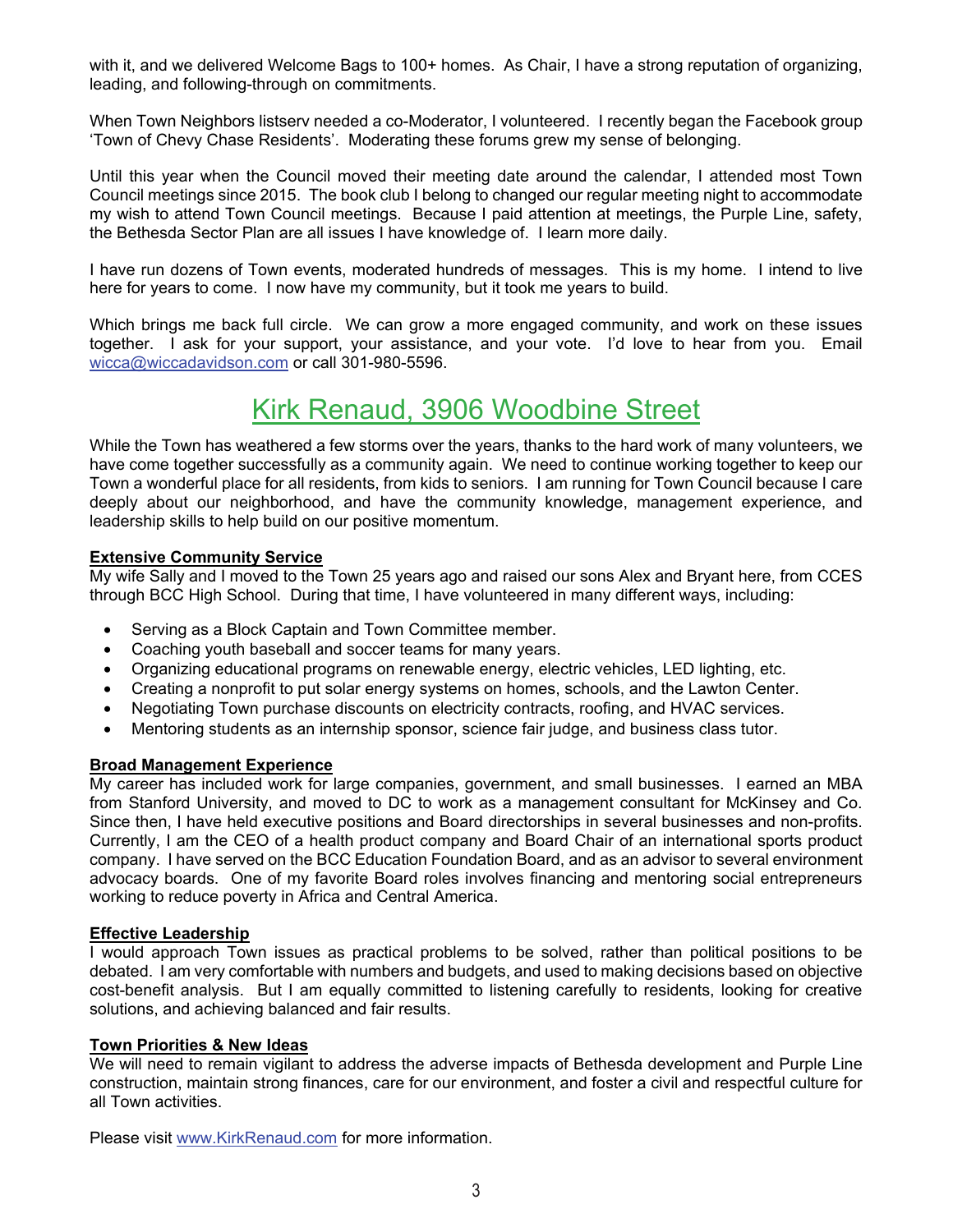### Barney Rush, 6917 Maple Avenue

For the past two years, I have had the honor of serving on the Town Council, first as Treasurer and now as Vice Mayor. As part of my responsibilities, I also co-chaired the Bethesda Downtown Plan Committee, now co-chair the Purple Line Mitigation Committee, and serve as liaison to the Land Use Committee.

We - the Town Council, with the dedicated help from so many residents - have accomplished a lot in this short period, working together.

We collaborated with surrounding communities on the Bethesda Downtown Plan and prevailed in obtaining significant changes. These include a commitment that the county's surface parking lots should become parks and not be developed; increased width for the "greenway" between any development and the Town; and reduced heights for buildings bordering our Town.

We revised our ordinances to make it easier for residents to build additions and front porches without compromising a commitment to maintain the character of our Town.

We have undertaken careful reviews of key issues regarding the Purple line, such as storm water management, and now have a more productive dialogue with the County, the State and the contractor.

We maintained high quality municipal services while providing a stable operating budget; and the current large-scale infrastructure program will be completed without reducing our reserves.

We have set a civil and cordial tone in discussing our Town's affairs and made full use of the Town's Committee system to encourage resident input and connection to Councilmembers.

But there is more to do. If I am re-elected, I will work with my colleagues to:

- Mitigate the effects of Purple Line construction and operation including securing safety improvements for pedestrians along East West highway;
- Ensure proper implementation of the Bethesda Plan, working closely with neighboring communities. Development of new parks, school quality and developers' adherence to the design guidelines are of vital importance;
- Maintain the high caliber and varied series of Town events and update the communications platform for Town residents.

Finally, I want to maintain the tone of discourse that we've nurtured over the past two years: engagement, listening, responsiveness, respect, and civility. It's good to enjoy each other's company, as we work on behalf of our community, together.

It has been an honor to be your councilmember, and I've greatly enjoyed meeting and working with so many fellow residents. I hope you will allow me to continue working on your behalf.

### Deborah Vollmer, 7202 44<sup>th</sup> Street

I am running for Town Council, and ask for your vote. The Town is my home; I live in the same house where I grew up, with my parents and my sister Susan, attending Chevy Chase Elementary, Leland Junior High School, and B-CC. I am a retired lawyer, and after practicing for years in California (having worked for the United Farm Workers Union, a legal aid office in Bakersfield, and having a sole practice focusing on criminal defense), I returned to my childhood home in 1997 to live with my father, Erwin P. Vollmer, who passed away at the age of 98 in 2004. In his younger years, my father, whose day job was as an endocrinologist on the Breast Cancer Task Force at N.I.H., was a model of civic engagement; he was one of a group of individuals who helped to make possible the annexation of our neighborhood to the Town, and also helped to make possible the creation of the Leland Community Center (now Lawton Center) and Elm Street Park. He was a role model for me, as was my mother, Aline Fruhauf, an artist.

Since returning to the Town, I have been active on Town committees. I currently serve on the Purple Line Mitigation Committee, and on the Long Range Planning Committee. Previous assignments have included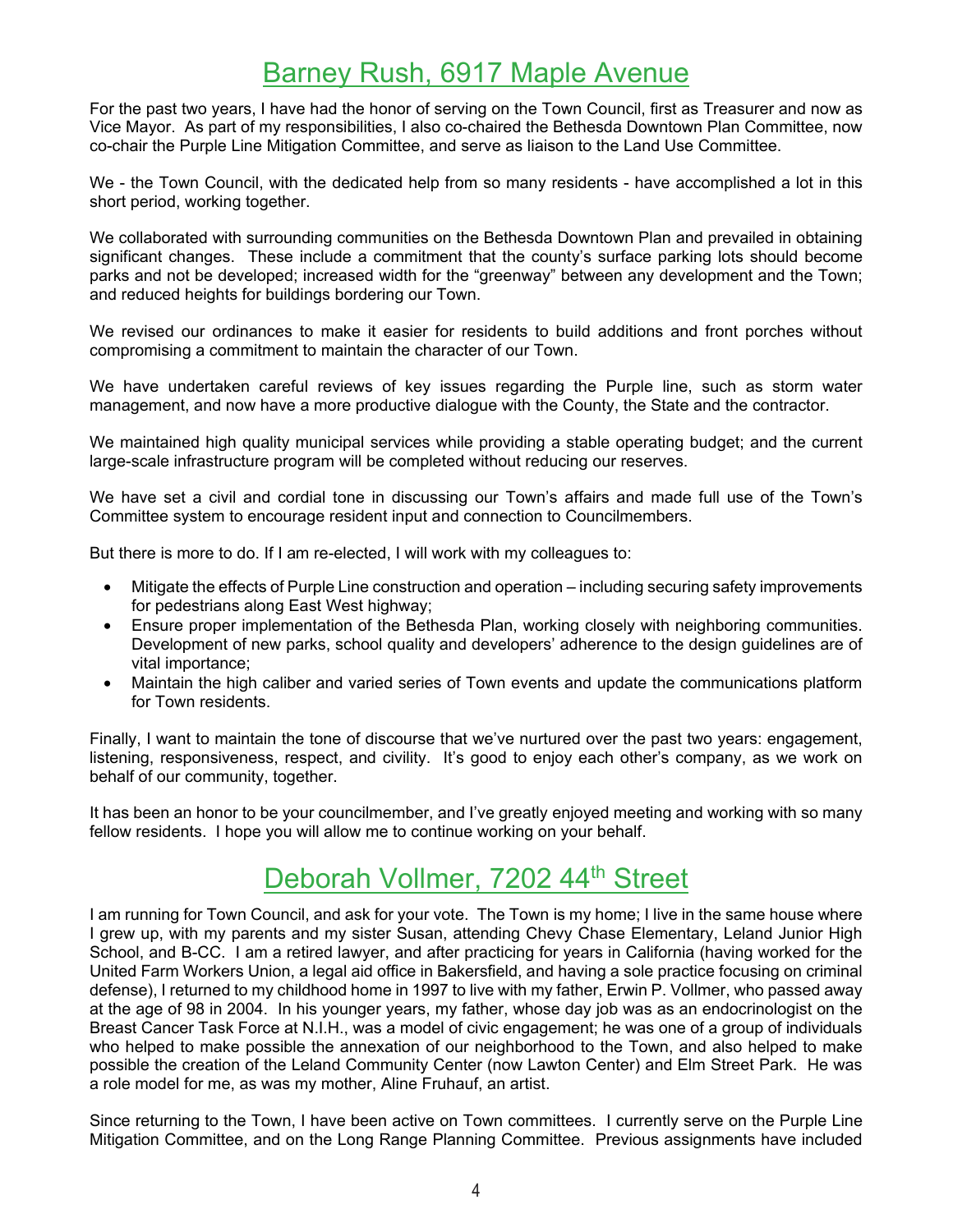the Town's Special Committee on the Bethesda Sector Plan, the Land Use Committee, and the Climate and Environment Committee.

The Town is facing some serious issues. The implementation of the Bethesda Sector plan and the construction of the Purple Line create continuing challenges. I was against the Purple Line project from the beginning, because of concerns that I have for the environment generally, and for quality of life in our Town. Now, as the project goes forward, we must focus on holding the powers that be to the letter of the law, with respect to environmental protection.

I favor slowing development in Bethesda, preserving some of the surface level parking behind the Farm Women's Market and Tudor shops, and converting the parts of those lots closest to our Town to green space planted with trees, a linear park. I would like to see the Tudor Shops marked for historic preservation, to help preserve the buffer between downtown development and our Town.

I welcome the opportunity to discuss these and other issues with voters in the course of this campaign.

# TOWN COUNCIL ELECTION -- May 1, 2018

Poll Location and Hours: Town Hall, 4301 Willow Lane, 8 a.m. - 8 p.m.

### Election Day is Tuesday, May 1

Town residents will select three candidates in the 2018 election, each to serve on the Council for a two-year term. The terms of Mary Flynn, Scott Fosler and Barney Rush will expire in May.

#### Write-In Candidates

To be qualified for election, a write-in candidate must file a certificate of candidacy and a financial disclosure statement before 5 p.m. on Tuesday, April 24, the  $7<sup>th</sup>$  calendar day preceding the election. Both forms are available in the Town office and on the Town website. There will be appropriate blanks on the printed ballot for adding write-in candidates at the time of the election.

### Notice of Candidates

Statements of the nominated Council candidates appear in this issue of the FORECAST and on the Town website (www.townofchevychase.org). Notice of the filing of a certificate of candidacy for a write-in candidate will be provided to Town residents within 24 hours of the filing of the certificate.

### Voting Eligibility

To be eligible to vote in the May 1 Town election, you must be a citizen of the United States, at least 18 years of age, have resided in the Town for at least 30 days immediately preceding the election, and be a registered voter of the State of Maryland in Montgomery County. If you have recently moved to the Town of Chevy Chase or are uncertain whether your name is on the list of registered, qualified voters, you may call the Montgomery County Election Board at 240-777-VOTE or visit https://voterservices.elections.maryland.gov/VoterSearch.

### Voting by Absentee Ballot

Residents desiring an absentee ballot must apply individually in writing (by mail, fax, email or in person) to the Town office. Absentee ballot requests are considered public documents and are subject to public inspection. Once an absentee ballot request has been received, the Town will mail or hand deliver a ballot and return envelope to the requestor in a sealed envelope. The original absentee ballot must be returned in the printed envelope provided by the Town. To be counted, any absentee ballot must be received by the Town office by 8 p.m. on Election Day, May 1, 2018.

### Election Board

Residents with questions on any aspect of the election are encouraged to contact a member of the Election Board: Mike Lebowitz, Chair, 301-466-1204; Chris Wright, 301-656-3307; and Rob Enelow, 301-664-6430.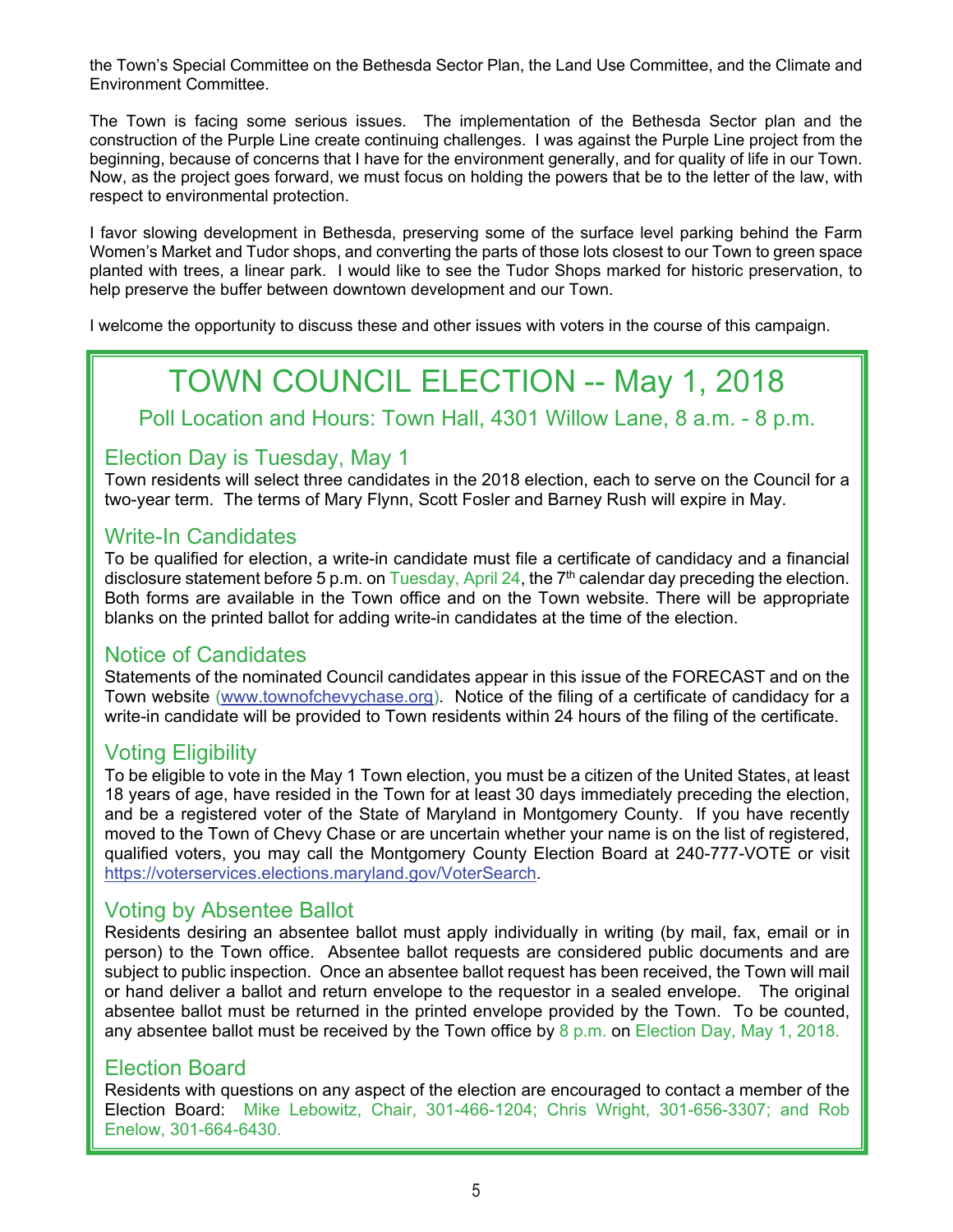## FY19 Budget Public Hearing and Adoption

At the May 1 annual meeting, the Town Council will hold a public hearing during which residents may comment on the proposed **\$3.09 million combined operating and capital budgets** as well as a proposed **real estate tax rate of 1 cent per \$100 of assessed value,** which is the same rate as this year. The Council will adopt the budget at its regular meeting on May 9.

### Financial Position

The Town has maintained fiscal stability through careful planning, and we continue to enjoy sound financial health. The Town's unassigned **general fund balance** as of June 30, 2018 is projected to be \$8.1 million.

Looking ahead, we **continue to owe approximately \$730,000 in payments to the state** due to the 2015 U.S. Supreme Court decision that requires a state to provide a local income tax credit to those residents who pay taxes to another state (the "Wynne" decision). However, these payments, which will be deducted from our income tax receipts, are interest free and will be spread out over five years beginning in May 2019.

While the Town's operating expenditures have been stable from year to year, our **capital expenditures have fluctuated**. Capital expenditures were significantly under budget in fiscal years 2016 and 2017 because the Town delayed street and sidewalk repairs in anticipation of the utility upgrades in Town. Now that these upgrades are nearing completion, **extensive infrastructure repair work** will result in higher than normal capital expenditures both this year and next; however, a substantial portion of these costs are offset by reimbursements from both WSSC and Washington Gas. The net cost that the Town expects to incur is approximately \$1.8 million over four years. This equates to an annualized cost of \$450,000, which is consistent with the Town's normal annual capital expenditures.

Due to the variability in capital expenditures, we expect to realize a **budget surplus of approximately \$267,000** in the current fiscal year while **budgeting for a deficit of approximately \$244,000 next year** -- effectively realizing a balanced budget over a two-year period.

### FY19 Budget Overview

#### Operating Revenues

- Total operating revenues are budgeted at \$2,850,000, of which **\$2.2 million** is **projected income tax** revenue and \$120,000 is proposed real property tax revenue.
- The Town Council is proposing to maintain a **real property tax of 1 cent** per \$100 of assessed value. This is equal to \$100 for each \$1 million in a home's assessed value.

#### Operating Expenditures

- Total operating expenditures are budgeted at \$2,130,700.
- The FY19 budget includes funds to continue all the Town's **high quality municipal programs and services**.

#### Capital Expenditures

- Total capital expenditures are budgeted at \$963,000.
- The budget includes funds for **anticipated street and sidewalk repairs**, including funds for regular annual maintenance as well as for repairs needed due to the ongoing infrastructure work. Funds are also available for **additional street lighting**, **new street trees** and **information technology upgrades** for the Town office and Town Hall.

#### General Fund Balance

• The Town's unassigned **general fund balance is projected to be \$7,828,844** on June 30, 2019.

The Town Council wants to hear your thoughts on the proposed FY19 budget. You may share your comments at the public hearing on the proposed budget at the Town's annual meeting on May 1, or you may submit your comments by mail or e-mail to townoffice@townofchevychase.org. Comprehensive budget documents are available for review in the Town office and on the Town website.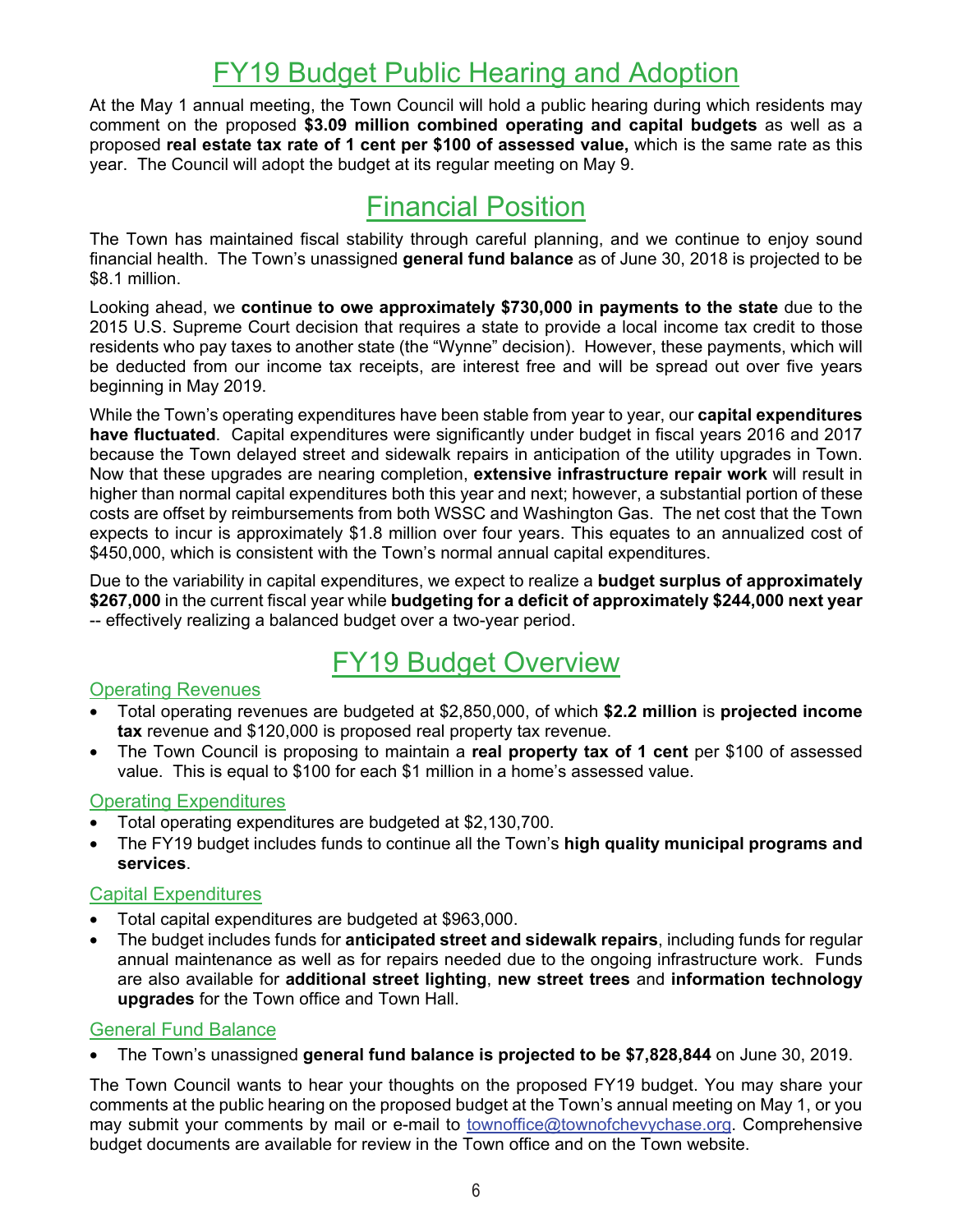### **FY19 Proposed Budget**

| <b>Budget Summary</b>                                     | <b>FY17</b><br><b>Actual</b>               | <b>FY18</b><br><b>Budget</b> | <b>FY18</b><br><b>Est. Actual</b> | <b>FY19</b><br><b>Budget</b> |
|-----------------------------------------------------------|--------------------------------------------|------------------------------|-----------------------------------|------------------------------|
| <b>REVENUES</b>                                           |                                            |                              |                                   |                              |
| <b>Taxes</b>                                              |                                            |                              |                                   |                              |
| Income Taxes <sup>1</sup>                                 | 2,046,870                                  | 2,075,000                    | 2,278,000                         | 2,242,000                    |
| Real Property Tax (\$0.01/\$100 for FY19)                 | 119,795                                    | 120,000                      | 120,000                           | 120,000                      |
| <b>Highway User Revenue</b>                               | 82,445                                     | 85,000                       | 85,000                            | 86,000                       |
| Utility Property Tax (\$0.66/\$100 for FY19) <sup>2</sup> | 0                                          | 29,700                       | 29,700                            | 30,000                       |
| <b>Subtotal - Taxes</b>                                   | 2,249,110                                  | 2,309,700                    | 2,512,700                         | 2,478,000                    |
| <b>Reimbursements and Bank Shares</b>                     | 132,178                                    | 130,500                      | 157,179                           | 131,500                      |
| <b>Permit Fees and Cable TV Revenue</b>                   | 193,191                                    | 195,000                      | 195,000                           | 195,000                      |
| <b>Other Revenue</b>                                      | 62,436                                     | 79,500                       | 79,510                            | 91,500                       |
| From General Fund Balance <sup>1</sup>                    | $\mathbf{0}$                               | 0                            | $\mathbf{0}$                      | 36,000                       |
| <b>TOTAL REVENUES</b>                                     | 2,636,915                                  | 2,714,700                    | 2,944,389                         | 2,932,000                    |
| <b>RESTRICTED REVENUES<sup>3</sup></b>                    | 82,092                                     | 82,000                       | 82,000                            | 82,000                       |
| <b>TOTAL OPERATING REVENUES</b>                           | 2,554,823                                  | 2,632,700                    | 2,862,389                         | 2,850,000                    |
| <b>OPERATING EXPENDITURES</b>                             |                                            |                              |                                   |                              |
| <b>General Government</b>                                 |                                            |                              |                                   |                              |
| Salaries & Benefits                                       | 741,044                                    | 567,500                      | 543,500                           | 636,200                      |
| <b>Professional Services</b>                              | 258,763                                    | 255,750                      | 200,250                           | 222,000                      |
| Civic Affairs and Community Programs                      | 104,762                                    | 140,000                      | 137,000                           | 109,000                      |
| Other Services & Supplies                                 | 98,184                                     | 89,500                       | 88,000                            | 88,000                       |
| Payment of Legal Claims                                   | 0                                          | 92,000                       | 92,000                            | 0                            |
| <b>Subtotal - General Government</b>                      | 1,202,753                                  | 1,144,750                    | 1,060,750                         | 1,055,200                    |
| <b>Public Works</b>                                       |                                            |                              |                                   |                              |
| Sanitation and Waste Removal                              | 378,498                                    | 379,250                      | 383,500                           | 381,500                      |
| <b>Streets and Roads</b>                                  | 69,786                                     | 188,500                      | 104,500                           | 188,500                      |
| Parks, Grounds and Trees                                  | 173,933                                    | 162,000                      | 161,000                           | 166,000                      |
| <b>Subtotal - Public Works</b>                            | 622,217                                    | 729,750                      | 649,000                           | 736,000                      |
| <b>Public Safety (Police)</b>                             | 354,215                                    | 340,000                      | 340,000                           | 339,500                      |
| <b>TOTAL OPERATING EXPENDITURES</b>                       | 2,179,185                                  | 2,214,500                    | 2,049,750                         | 2,130,700                    |
| <b>CAPITAL EXPENDITURES</b>                               |                                            |                              |                                   |                              |
| <b>Infrastructure</b>                                     |                                            |                              |                                   |                              |
| <b>Streets and Roads</b>                                  | 33,020                                     | 500,000                      | 1,700,000                         | 1,000,000                    |
| Reimbursements for Utility Repairs                        | 0                                          | 0                            | (1, 176, 000)                     | (95,000)                     |
| <b>Net Expenditures for Infrastructure</b>                | 33,020                                     | 500,000                      | 524,000                           | 905,000                      |
| <b>Other Capital Projects</b>                             |                                            |                              |                                   |                              |
| <b>Street Lights</b>                                      | 4,478                                      | 8,000                        | 2,000                             | 8,000                        |
| <b>Facilities and Equipment</b>                           | 0                                          | 5,000                        | 5,000                             | 35,000                       |
| Parks, Grounds & Trees                                    | 19,531                                     | 15,000                       | 15,000                            | 15,000                       |
| <b>Subtotal - Other Capital Projects</b>                  | 24,009                                     | 28,000                       | 22,000                            | 58,000                       |
| <b>TOTAL CAPITAL EXPENDITURES</b>                         | 57,029                                     | 528,000                      | 546,000                           | 963,000                      |
| <b>TOTAL EXPENDITURES</b>                                 | 2,236,214                                  | 2,742,500                    | 2,595,750                         | 3,093,700                    |
| <b>SURPLUS/DEFICIT</b>                                    | 318,609                                    | (109, 800)                   | 266,639                           | (243, 700)                   |
| <b>ENDING GENERAL FUND BALANCE</b>                        | 7,841,905                                  | 7,732,105                    | 8,108,544                         | 7,828,844                    |
|                                                           | <b>FY19 Contingent Reserve<sup>4</sup></b> |                              | 1,140,000                         |                              |

 $^{\rm 1}$  the Town's state tax credit liability ("Wynne" credit) will be deducted from income tax receipts. The draw from our general

 fund is equal to the FY19 deduction and conforms to the Town Council's decision to use our reserves to pay this liability.  $^{2}$  this tax is paid by utility companies, not by Town residents.

 $^3$  this revenue is restricted for cable television facilities and equipment.

 $^4$  this figure represents 40 percent of the Town's annual operating revenues. It is included in the Town's general fund balance.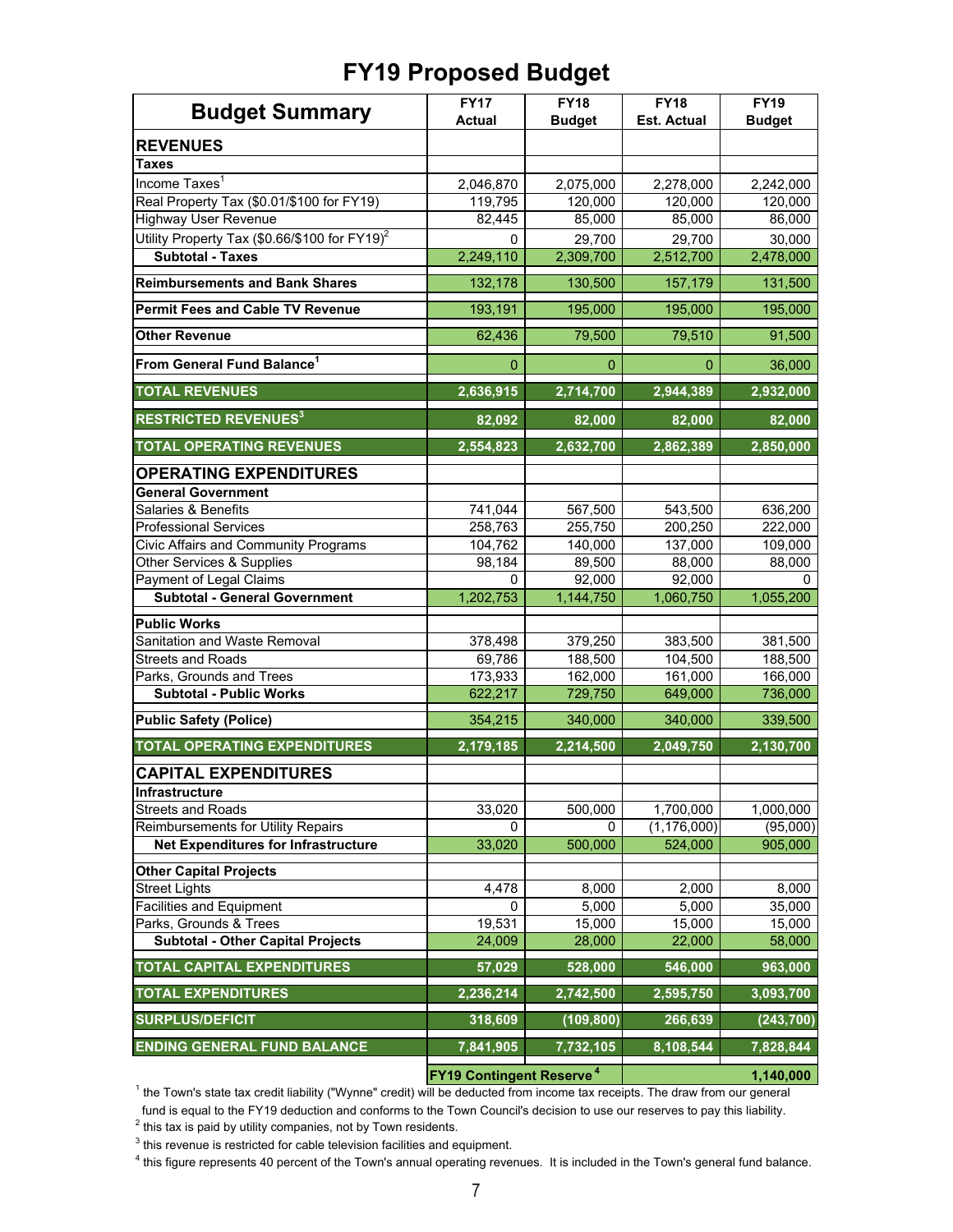#### **Town of Chevy Chase**  4301 Willow Lane Chevy Chase, MD 20815

**TOWN COUNCIL**  *Mary Flynn, Mayor Barney Rush, Vice Mayor Cecily Baskir, Secretary Scott Fosler, Treasurer Joel Rubin, Community Liaison* 





Annual Town Meeting and Election Issue 2018 Election and FY2019 Budget Information Enclosed Information also may be found on the Town website *www.townofchevychase.org*